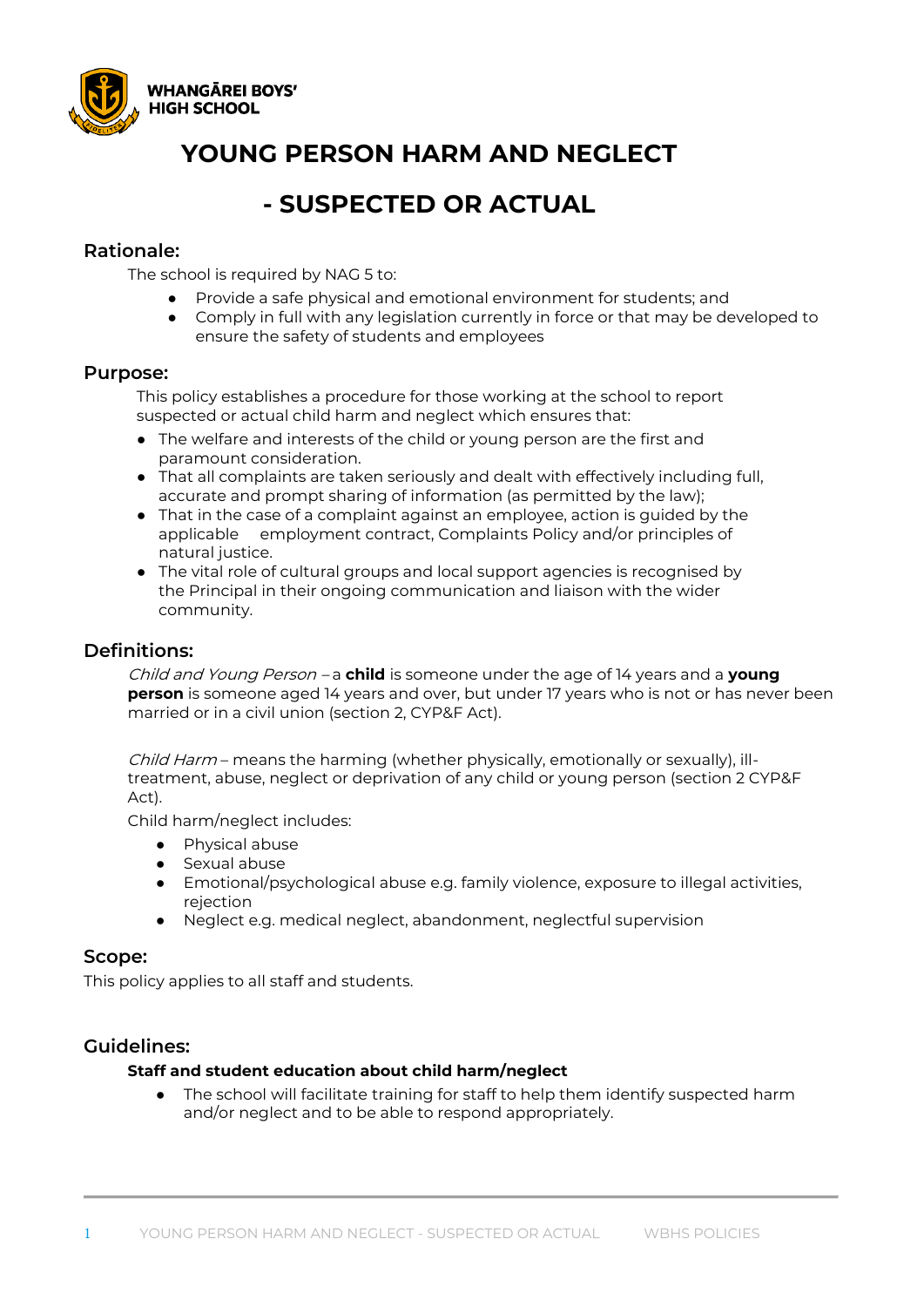

# **YOUNG PERSON HARM AND NEGLECT**

## **- SUSPECTED OR ACTUAL**

- To assist with training the school may liaise with Oranga Tamariki and the NZ Police, the Guidance Counsellor or educational psychologists from Group Special Education (GSE).
- The school will provide preventative education in the delivery of the Health and Physical Education national curriculum statement. Students will have access to information about child harm and appropriate responses to it through the relevant parts of the curriculum.
- Staff will ensure the interests and protection of the child are paramount in all circumstances.
- The school will promote a culture where staff feel confident that they can constructively challenge poor practice or raise issues of concern without fear of reprisal.
- Staff will consult, share and discuss relevant information in a timely way regarding any concerns about an individual child with the Board or the Principal.
- The Principal will seek advice as necessary from NZSTA advisors on employment matters and other relevant agencies where child safety issues arise.
- The Principal will inform the Board Chair of any and all such concerns.

#### **Guidelines for reporting child harm/neglect**

#### Section 15 of the CYP&F Act 1989 provides that:

Any person who believes that any child or young person has been, or is likely to be, harmed (whether physically, emotionally, or sexually), ill-treated, abused, neglected or deprived may report the matter to a social worker or constable. Guiding principles are:

- The child's safety should always be the paramount consideration in the notification process.
- No decisions or actions in respect of suspected or actual child harm are to be made by any staff member in isolation unless there are concerns for the immediate safety of the child.
- A consultative approach is essential to ensure the safety of the child and the staff member. Staff must discuss their concerns with the Principal or Counsellor. Where applicable follow the board's Complaint Policy.
- Decisions about informing parents, caregivers or any authority (e.g. Police, Oranga Tamariki etc) will be made once discussion about the proposed reporting has been undertaken with the affected student. The decision to inform or report the harm or neglect will involve making a professional judgement as to the student's ability to give fully informed consent to a report being made on their behalf. Schools are not legally obliged to report harm. Anonymous protection for referees is legally binding.
- Decisions about informing parents or caregivers should be made after consultation between the school and Oranga Tamariki.

### **Related Policies:**

- 1. Safe School
- 2. Sexual Harassment
- 3. Equity